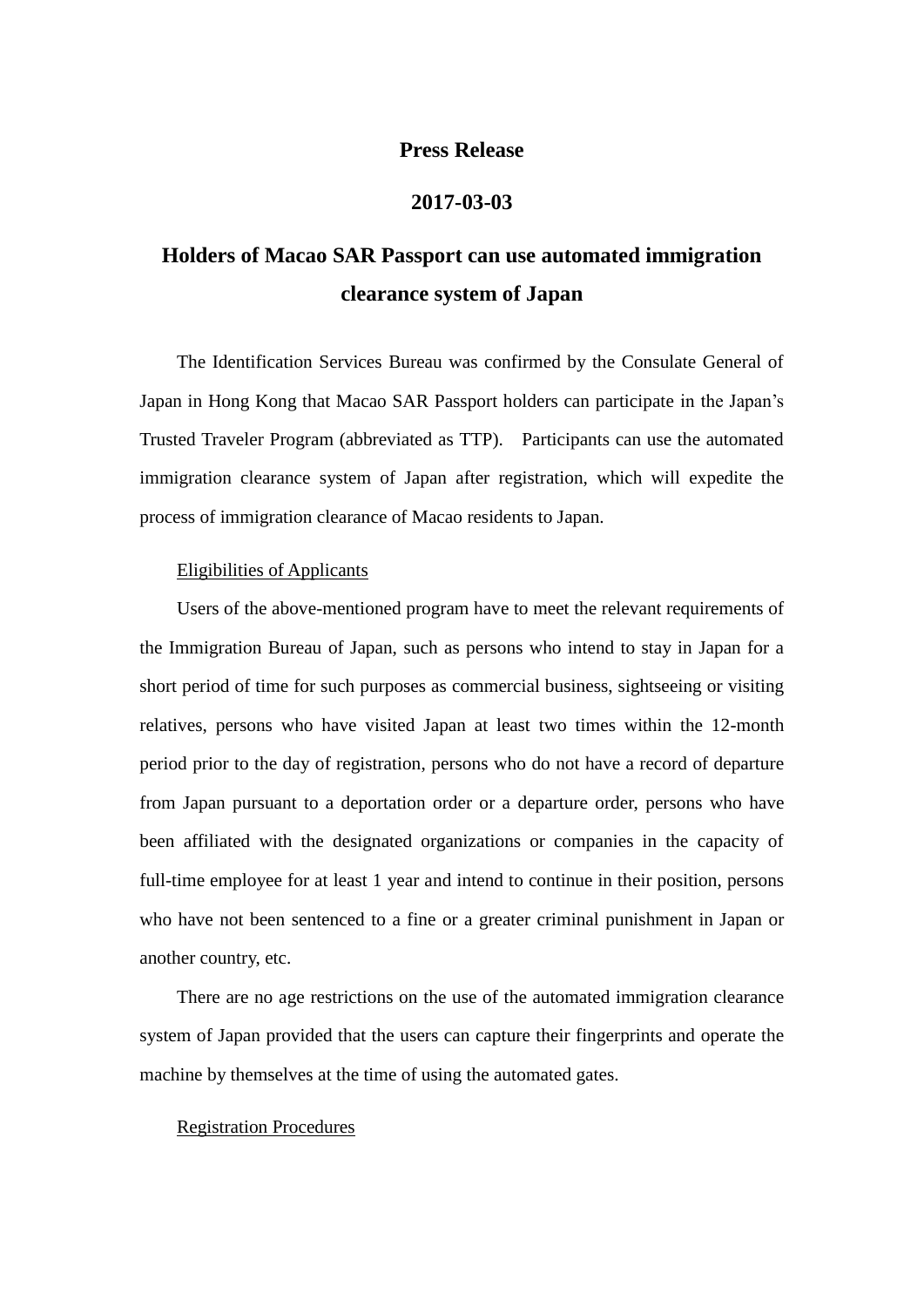Eligible persons can lodge an application and electronically submit the necessary materials on the website of the Immigration Bureau of Japan prior to entry into Japan. Upon receipt of the application, the Immigration Bureau of Japan will conduct a preliminary review and send an electronic notification of the result to the applicants. Besides, it is also possible to apply in person at the registration booths located in the airports of Japan.

 The result of the preliminary review is valid for 3 months. Applicants who have passed the preliminary review have to go to Japan to conduct registration procedures for the secondary review within the following 3 months, otherwise they will need to lodge the application again. The registration counters are located at the immigration inspection area of the airports. Applicants are required to proceed to the registration counters for the secondary review after usual entry inspection at the immigration booths. Applicants have to capture their fingerprints, provide other personal identification information and original copies of the materials which they submitted electronically to the Immigration Bureau of Japan during the online application. After the registration is approved, applicants can pay the registration fee and a registered user card will be issued right after. Successful registrants will be able to start using the automated immigration clearance system from the time of their next departure. The above-mentioned registered user card is valid for 3 years, or until the validity date of the registrant's passport if the remaining validity period of the passport is less than 3 years.

 At present, the automated immigration clearance system is available at Narita, Haneda, Chubu and Kansai airports in Japan. When using the automated immigration clearance system, the passport holders have to operate as instructed by the system. They can enter Japan after successful verification of their identity.

For the latest information on the application, procedures and locations of Japan's